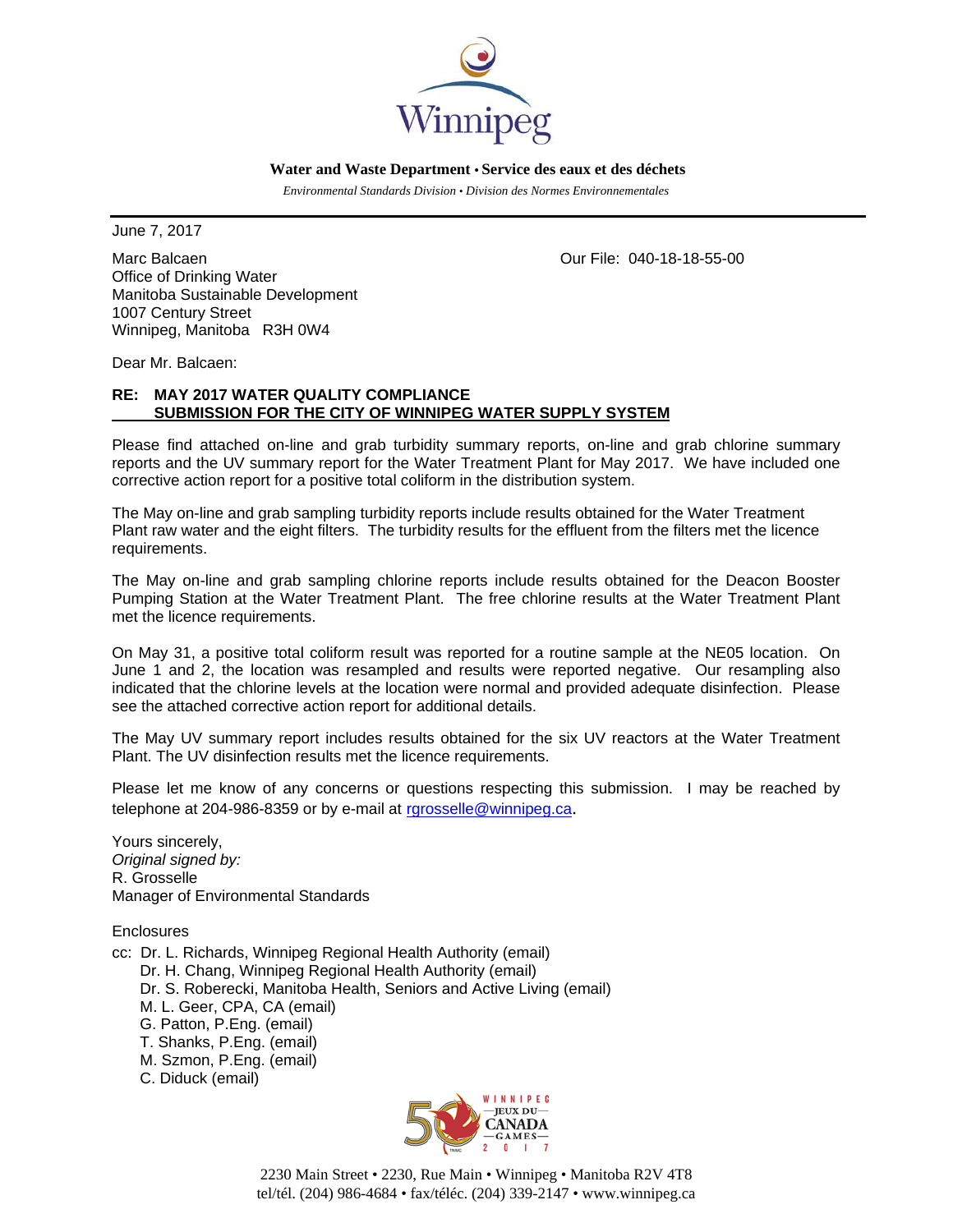

### **CITY OF WINNIPEG**WATER AND WASTE DEPARTMENT

WATER SERVICES

# Water System Code: **252.00**

### Licence Number: **PWS-09-412-01**

## WATER TREATMENT PLANT TURBIDITY ON-LINE MONITORING REPORT

|                                                     |                                                   | May 2017 Turbidity (NTU) |           |          |      |           | VATEN TNEATIVIENT FEANT TUNDIDITT UN EINE MUNITUNING NEFUNT |           |      |           |           |           |      |           |      |           |      |           |
|-----------------------------------------------------|---------------------------------------------------|--------------------------|-----------|----------|------|-----------|-------------------------------------------------------------|-----------|------|-----------|-----------|-----------|------|-----------|------|-----------|------|-----------|
|                                                     |                                                   | Raw                      | Filter #1 |          |      | Filter #2 | Filter #3                                                   |           |      | Filter #4 |           | Filter #5 |      | Filter #6 |      | Filter #7 |      | Filter #8 |
|                                                     | Date                                              | Avg                      | Avg       | Max      | Avg  | Max       | Avg                                                         | Max       | Avg  | Max       | Avg       | Max       | Avg  | Max       | Avg  | Max       | Avg  | Max       |
|                                                     | 1/05/2017                                         | 1.17                     | 0.00      | 0.04     | 0.00 | 0.09      | 0.00                                                        | 0.10      | OL   | OL        | OL        | OL        | 0.05 | 0.11      | 0.04 | 0.08      | 0.01 | 0.04      |
|                                                     | 2/05/2017                                         | 1.22                     | 0.00      | 0.02     | 0.00 | 0.07      | <b>OL</b>                                                   | <b>OL</b> | 0.00 | 0.04      | <b>OL</b> | <b>OL</b> | 0.03 | 0.07      | 0.04 | 0.07      | 0.01 | 0.01      |
|                                                     | 3/05/2017                                         | 1.23                     | 0.02      | 0.05     | 0.02 | 0.10      | 0.02                                                        | 0.11      | 0.02 | 0.04      | OL        | OL        | 0.04 | 0.05      | 0.03 | 0.07      | 0.01 | 0.02      |
|                                                     | 4/05/2017                                         | 1.25                     | 0.03      | 0.09     | 0.04 | 0.10      | 0.06                                                        | 0.09      | 0.04 | 0.09      | <b>OL</b> | <b>OL</b> | 0.04 | 0.09      | 0.03 | 0.07      | 0.01 | 0.02      |
|                                                     | 5/05/2017                                         | 1.35                     | 0.05      | 0.13     | 0.07 | 0.10      | 0.08                                                        | 0.13      | 0.05 | 0.14      | OL        | <b>OL</b> | 0.05 | 0.09      | 0.04 | 0.13      | 0.01 | 0.01      |
|                                                     | 6/05/2017                                         | 1.26                     | 0.07      | 0.15     | 0.09 | 0.18      | 0.11                                                        | 0.20      | 0.07 | 0.15      | <b>OL</b> | OL        | 0.06 | 0.13      | 0.06 | 0.09      | 0.02 | 0.08      |
|                                                     | 7/05/2017                                         | 1.18                     | 0.05      | 0.12     | 0.08 | 0.17      | 0.08                                                        | 0.23      | 0.06 | 0.10      | 0.03      | 0.13      | 0.05 | 0.16      | 0.06 | 0.12      | 0.01 | 0.07      |
|                                                     | 8/05/2017                                         | 1.27                     | 0.04      | 0.07     | 0.04 | 0.12      | 0.06                                                        | 0.16      | 0.04 | 0.13      | 0.03      | 0.08      | 0.04 | 0.07      | 0.03 | 0.10      | 0.01 | 0.08      |
|                                                     | 9/05/2017                                         | 1.30                     | 0.02      | 0.16     | 0.03 | 0.11      | 0.06                                                        | 0.16      | 0.02 | 0.11      | 0.03      | 0.09      | 0.04 | 0.12      | 0.01 | 0.14      | 0.00 | 0.02      |
|                                                     | 10/05/2017                                        | 1.39                     | 0.03      | 0.27     | 0.05 | 0.11      | 0.06                                                        | 0.19      | 0.03 | 0.12      | 0.03      | 0.07      | 0.04 | 0.21      | 0.02 | 0.04      | 0.01 | 0.05      |
|                                                     | 11/05/2017                                        | 1.33                     | 0.05      | 0.09     | 0.05 | 0.10      | 0.09                                                        | 0.18      | 0.07 | 0.13      | 0.04      | 0.08      | 0.04 | 0.13      | 0.04 | 0.11      | 0.01 | 0.05      |
|                                                     | 12/05/2017                                        | 1.55                     | 0.08      | 0.14     | 0.05 | 0.12      | 0.08                                                        | 0.18      | 0.08 | 0.16      | 0.04      | 0.06      | 0.05 | 0.07      | 0.05 | 0.09      | 0.01 | 0.05      |
|                                                     | 13/05/2017                                        | 1.67                     | 0.07      | 0.16     | 0.06 | 0.07      | 0.10                                                        | 0.12      | 0.08 | 0.17      | 0.07      | 0.12      | 0.08 | 0.13      | 0.07 | 0.14      | 0.03 | 0.11      |
|                                                     | 14/05/2017                                        | 1.30                     | 0.05      | 0.13     | 0.06 | 0.14      | 0.09                                                        | 0.19      | 0.09 | 0.11      | 0.06      | 0.12      | 0.06 | 0.16      | 0.08 | 0.10      | 0.04 | 0.09      |
|                                                     | 15/05/2017                                        | 1.27                     | 0.07      | 0.13     | 0.04 | 0.11      | 0.07                                                        | 0.17      | 0.07 | 0.16      | 0.05      | 0.08      | 0.06 | 0.09      | 0.06 | 0.12      | 0.03 | 0.10      |
|                                                     | 16/05/2017                                        | 1.25                     | 0.04      | 0.12     | 0.04 | 0.06      | 0.08                                                        | 0.11      | 0.06 | 0.13      | 0.05      | 0.10      | 0.05 | 0.14      | 0.05 | 0.12      | 0.02 | 0.04      |
|                                                     | 17/05/2017                                        | 1.21                     | 0.03      | 0.08     | 0.03 | 0.09      | 0.06                                                        | 0.15      | 0.06 | 0.09      | 0.04      | 0.09      | 0.04 | 0.10      | 0.05 | 0.07      | 0.02 | 0.08      |
|                                                     | 18/05/2017                                        | 1.25                     | 0.05      | 0.10     | 0.03 | 0.08      | 0.06                                                        | 0.08      | 0.06 | 0.14      | 0.04      | 0.06      | 0.05 | 0.08      | 0.04 | 0.12      | 0.02 | 0.10      |
|                                                     | 19/05/2017                                        | 1.07                     | 0.02      | 0.13     | 0.03 | 0.11      | 0.06                                                        | 0.18      | 0.04 | 0.16      | 0.03      | 0.18      | 0.02 | 0.14      | 0.03 | 0.15      | 0.01 | 0.12      |
|                                                     | 20/05/2017                                        | 1.07                     | 0.05      | 0.07     | 0.03 | 0.08      | 0.06                                                        | 0.14      | 0.06 | 0.12      | 0.03      | 0.06      | 0.04 | 0.06      | 0.04 | 0.09      | 0.02 | 0.07      |
|                                                     | 21/05/2017                                        | 1.04                     | 0.04      | 0.12     | 0.03 | 0.05      | 0.08                                                        | 0.11      | 0.05 | 0.14      | 0.03      | 0.07      | 0.04 | 0.10      | 0.03 | 0.05      | 0.02 | 0.03      |
|                                                     | 22/05/2017                                        | 1.06                     | 0.03      | 0.05     | 0.03 | 0.09      | 0.06                                                        | 0.15      | 0.06 | 0.08      | 0.03      | 0.08      | 0.04 | 0.05      | 0.05 | 0.10      | 0.03 | 0.09      |
|                                                     | 23/05/2017                                        | 1.07                     | 0.03      | 0.10     | 0.02 | 0.04      | 0.07                                                        | 0.08      | 0.05 | 0.12      | 0.04      | 0.06      | 0.04 | 0.09      | 0.04 | 0.10      | 0.03 | 0.07      |
|                                                     | 24/05/2017                                        | 1.05                     | 0.03      | 0.10     | 0.03 | 0.07      | 0.06                                                        | 0.14      | 0.05 | 0.07      | 0.03      | 0.09      | 0.04 | 0.09      | 0.04 | 0.06      | 0.04 | 0.05      |
|                                                     | 25/05/2017                                        | 1.16                     | 0.03      | 0.05     | 0.02 | 0.08      | 0.06                                                        | 0.13      | 0.06 | 0.13      | 0.03      | 0.07      | 0.04 | 0.05      | 0.04 | 0.09      | 0.03 | 0.10      |
|                                                     | 26/05/2017                                        | 1.20                     | 0.02      | 0.09     | 0.02 | 0.04      | 0.06                                                        | 0.08      | 0.04 | 0.15      | 0.03      | 0.06      | 0.04 | 0.09      | 0.03 | 0.08      | 0.03 | 0.07      |
|                                                     | 27/05/2017                                        | 1.19                     | 0.02      | 0.09     | 0.02 | 0.07      | 0.06                                                        | 0.12      | 0.04 | 0.10      | 0.02      | 0.08      | 0.03 | 0.09      | 0.03 | 0.05      | 0.04 | 0.05      |
|                                                     | 28/05/2017                                        | 1.32                     | 0.02      | 0.03     | 0.01 | 0.05      | 0.05                                                        | 0.12      | 0.05 | 0.06      | 0.02      | 0.06      | 0.02 | 0.04      | 0.03 | 0.07      | 0.04 | 0.08      |
|                                                     | 29/05/2017                                        | 1.35                     | 0.02      | 0.08     | 0.01 | 0.05      | 0.05                                                        | 0.07      | 0.04 | 0.10      | 0.02      | 0.08      | 0.03 | 0.07      | 0.03 | 0.07      | 0.04 | 0.07      |
|                                                     | 30/05/2017                                        | 1.80                     | 0.01      | 0.06     | 0.01 | 0.03      | 0.05                                                        | 0.12      | 0.03 | 0.07      | 0.02      | 0.06      | 0.03 | 0.08      | 0.03 | 0.04      | 0.05 | 0.06      |
|                                                     | 31/05/2017                                        | 1.60                     | 0.01      | 0.02     | 0.01 | 0.03      | 0.05                                                        | 0.10      | 0.04 | 0.06      | 0.02      | 0.05      | 0.02 | 0.04      | 0.03 | 0.07      | 0.05 | 0.10      |
|                                                     | Total Number of Measurements Taken, A:            |                          |           | 14581    |      | 11797     |                                                             | 14585     |      | 12710     |           | 12878     |      | 15107     |      | 14827     |      | 16265     |
|                                                     | Turbidity Standard for Monitoring Location (NTU): |                          |           | 0.3      |      | 0.3       |                                                             | 0.3       |      | 0.3       |           | 0.3       |      | 0.3       |      | 0.3       |      | 0.3       |
|                                                     | Number of Measurements Meeting Standard, B:       |                          |           | 14581    |      | 11797     |                                                             | 14585     |      | 12710     |           | 12878     |      | 15107     |      | 14827     |      | 16265     |
| Compliance with Turbidity Standard, C = B/A X 100%: |                                                   |                          |           | 100.000% |      | 100.000%  |                                                             | 100.000%  |      | 100.000%  |           | 100.000%  |      | 100.000%  |      | 100.000%  |      | 100.000%  |

OL - Off Line

File Path: N:\Water Treatment Branch\Administration\Reports\Regulatory Submissions\Turbidity\2017\05-May

**Submitted By (Print): Signature:** D.Merredew

Signature: Original signed by D.Merredew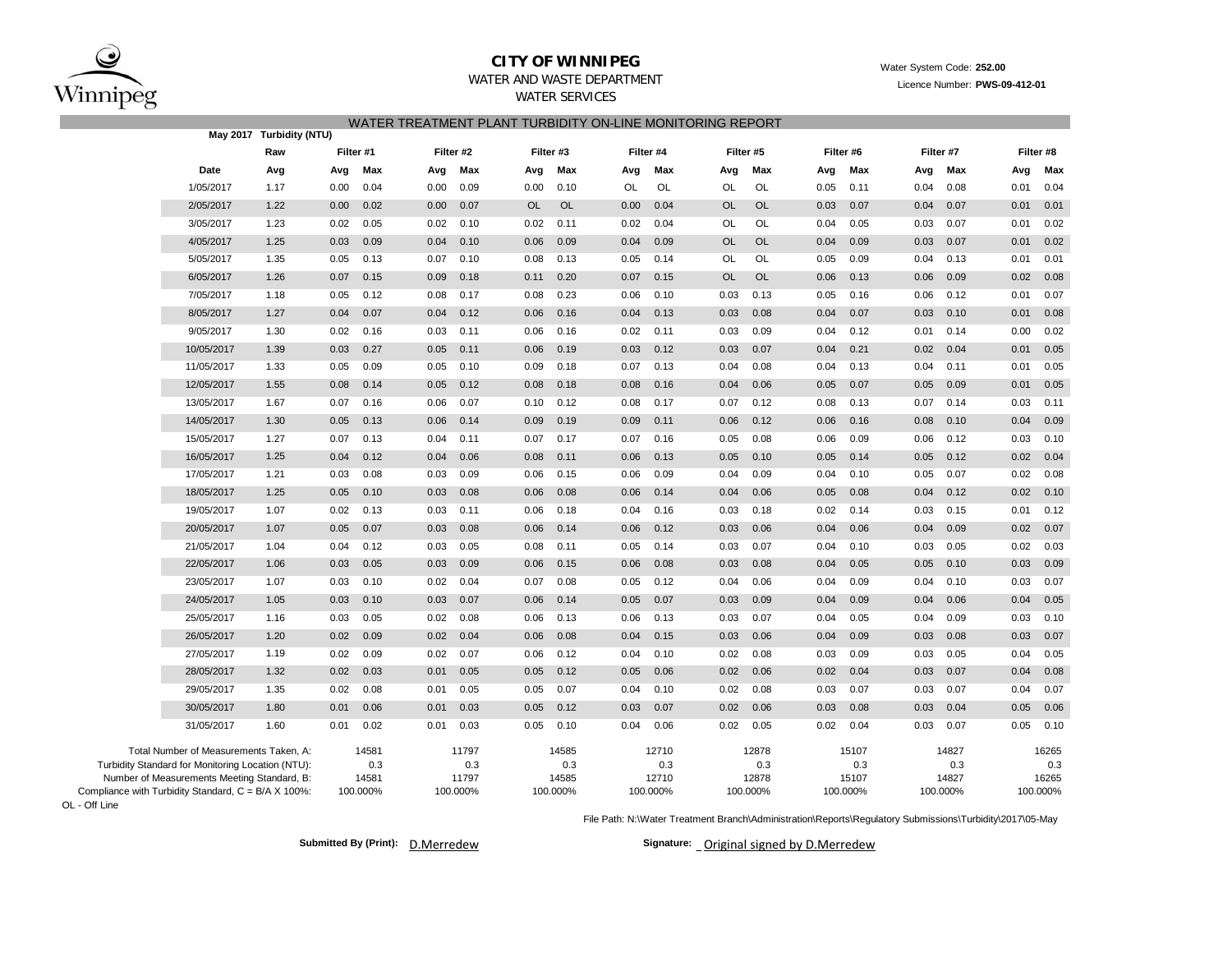

### CITY OF WINNIPEG WATER AND WASTE DEPARTMENTENVIRONMENTAL STANDARDS DIVISION

### **WATER TREATMENT PLANT TURBIDITY GRAB MONITORING REPORT**

| Water System Code: 252.00                          |           |                  |           |           |           |                     |           |                     |           | <b>Turbidity (NTU)</b> |           |           |           |                     |           |                     |           |           |
|----------------------------------------------------|-----------|------------------|-----------|-----------|-----------|---------------------|-----------|---------------------|-----------|------------------------|-----------|-----------|-----------|---------------------|-----------|---------------------|-----------|-----------|
| Licence No. PWS-09-412-01                          |           |                  |           |           |           |                     |           |                     |           |                        |           |           |           |                     |           |                     |           |           |
| <b>Date</b>                                        |           | <b>Raw Water</b> |           | Filter 1  |           | Filter <sub>2</sub> |           | Filter <sub>3</sub> |           | Filter 4               |           | Filter 5  |           | Filter <sub>6</sub> |           | Filter <sub>7</sub> |           | Filter 8  |
|                                                    | Grab      | Analyser         | Grab      | Analyser  | Grab      | Analyser            | Grab      | Analyser            | Grab      | Analyser               | Grab      | Analyser  | Grab      | Analyser            | Grab      | Analyser            | Grab      | Analyser  |
| 01-May-2017                                        | 0.88      | 1.22             | 0.11      | 0.04      | 0.13      | 0.09                | 0.15      | 0.10                | OL        | OL                     | OL        | OL        | 0.14      | 0.09                | 0.10      | 0.04                | 0.10      | <0.02     |
| 02-May-2017                                        | 0.67      | 1.19             | 0.09      | 0.02      | 0.12      | 0.07                | OL        | OL                  | 0.09      | 0.04                   | OL        | OL        | 0.07      | 0.04                | 0.08      | 0.03                | 0.09      | < 0.02    |
| 03-May-2017                                        | 0.89      | 1.19             | 0.10      | 0.03      | 0.09      | 0.05                | 0.10      | 0.05                | 0.08      | 0.04                   | OL        | OL        | 0.08      | 0.04                | 0.10      | 0.04                | 0.15      | 0.03      |
| 04-May-2017                                        | 0.91      | 1.25             | OL        | OL        | 0.11      | 0.05                | 0.11      | 0.06                | 0.13      | 0.06                   | OL        | OL        | 0.09      | 0.05                | OL        | <b>OL</b>           | 0.07      | <0.02     |
| 05-May-2017                                        | <b>NS</b> | <b>NS</b>        | <b>NS</b> | <b>NS</b> | <b>NS</b> | <b>NS</b>           | <b>NS</b> | <b>NS</b>           | <b>NS</b> | <b>NS</b>              | OL        | OL        | <b>NS</b> | <b>NS</b>           | <b>NS</b> | <b>NS</b>           | <b>NS</b> | <b>NS</b> |
| 06-May-2017                                        | <b>NS</b> | <b>NS</b>        | <b>NS</b> | <b>NS</b> | <b>NS</b> | <b>NS</b>           | <b>NS</b> | <b>NS</b>           | <b>NS</b> | <b>NS</b>              | <b>NS</b> | <b>NS</b> | <b>NS</b> | <b>NS</b>           | <b>NS</b> | <b>NS</b>           | <b>NS</b> | <b>NS</b> |
| 07-May-2017                                        | 0.80      | 1.13             | 0.15      | 0.06      | 0.18      | 0.11                | OL        | OL                  | 0.16      | 0.09                   | 0.17      | 0.08      | <b>OL</b> | <b>OL</b>           | 0.14      | 0.05                | 0.14      | 0.03      |
| 08-May-2017                                        | 0.86      | 1.22             | 0.10      | 0.03      | <b>OL</b> | <b>OL</b>           | <b>OL</b> | OL                  | 0.11      | 0.05                   | 0.08      | 0.03      | 0.08      | 0.05                | 0.10      | 0.03                | 0.11      | 0.02      |
| 09-May-2017                                        | 0.87      | 1.32             | 0.12      | 0.05      | 0.09      | 0.05                | 0.11      | 0.08                | OL        | OL                     | 0.07      | 0.03      | 0.07      | 0.05                | OL        | <b>OL</b>           | 0.07      | <0.02     |
| 10-May-2017                                        | 0.85      | 1.31             | OL        | OL        | 0.10      | 0.06                | 0.13      | 0.09                | 0.09      | 0.05                   | 0.09      | 0.04      | OL        | <b>OL</b>           | 0.08      | 0.02                | 0.07      | <0.02     |
| 11-May-2017                                        | 1.09      | 1.24             | 0.12      | 0.06      | 0.13      | 0.07                | 0.18      | 0.15                | 0.12      | 0.10                   | OL        | OL        | 0.08      | 0.04                | 0.10      | 0.03                | 0.08      | <0.02     |
| 12-May-2017                                        | <b>NS</b> | <b>NS</b>        | <b>NS</b> | <b>NS</b> | <b>NS</b> | <b>NS</b>           | <b>NS</b> | <b>NS</b>           | <b>NS</b> | <b>NS</b>              | <b>NS</b> | <b>NS</b> | <b>NS</b> | <b>NS</b>           | <b>NS</b> | <b>NS</b>           | <b>NS</b> | <b>NS</b> |
| 13-May-2017                                        | <b>NS</b> | <b>NS</b>        | <b>NS</b> | <b>NS</b> | <b>NS</b> | <b>NS</b>           | <b>NS</b> | <b>NS</b>           | <b>NS</b> | <b>NS</b>              | <b>NS</b> | <b>NS</b> | <b>NS</b> | <b>NS</b>           | <b>NS</b> | <b>NS</b>           | <b>NS</b> | <b>NS</b> |
| 14-May-2017                                        | 0.91      | 1.24             | 0.12      | 0.05      | 0.15      | 0.08                | 0.21      | 0.15                | 0.13      | 0.09                   | OL        | OL        | 0.12      | 0.07                | 0.13      | 0.07                | 0.13      | 0.04      |
| 15-May-2017                                        | 1.12      | 1.25             | 0.11      | 0.04      | 0.10      | 0.04                | 0.11      | 0.07                | 0.12      | 0.08                   | 0.11      | 0.04      | 0.14      | 0.06                | 0.14      | 0.07                | 0.19      | 0.10      |
| 16-May-2017                                        | 0.86      | 1.20             | OL        | OL        | 0.11      | 0.04                | 0.12      | 0.08                | 0.10      | 0.07                   | 0.11      | 0.06      | 0.15      | 0.09                | 0.11      | 0.05                | 0.13      | 0.05      |
| 17-May-2017                                        | 0.88      | 1.17             | 0.09      | 0.03      | 0.11      | 0.05                | OL        | <b>OL</b>           | 0.09      | 0.07                   | 0.08      | 0.03      | 0.09      | 0.05                | 0.10      | 0.04                | 0.10      | 0.05      |
| 18-May-2017                                        | 0.93      | 1.21             | 0.10      | 0.04      | 0.09      | 0.03                | 0.10      | 0.07                | 0.12      | 0.08                   | 0.09      | 0.04      | 0.11      | 0.06                | OL        | <b>OL</b>           | 0.08      | 0.04      |
| 19-May-2017                                        | <b>NS</b> | <b>NS</b>        | <b>NS</b> | <b>NS</b> | <b>NS</b> | <b>NS</b>           | <b>NS</b> | <b>NS</b>           | <b>NS</b> | <b>NS</b>              | <b>NS</b> | <b>NS</b> | <b>NS</b> | <b>NS</b>           | <b>NS</b> | <b>NS</b>           | <b>NS</b> | <b>NS</b> |
| 20-May-2017                                        | <b>NS</b> | <b>NS</b>        | <b>NS</b> | <b>NS</b> | <b>NS</b> | <b>NS</b>           | <b>NS</b> | <b>NS</b>           | <b>NS</b> | <b>NS</b>              | <b>NS</b> | <b>NS</b> | <b>NS</b> | <b>NS</b>           | <b>NS</b> | <b>NS</b>           | <b>NS</b> | <b>NS</b> |
| 21-May-2017                                        | 0.78      | 0.95             | <b>OL</b> | <b>OL</b> | 0.11      | 0.04                | 0.15      | 0.08                | 0.09      | 0.06                   | 0.09      | 0.03      | 0.12      | 0.08                | 0.08      | 0.03                | 0.08      | 0.04      |
| 22-May-2017                                        | 0.83      | 1.04             | 0.10      | 0.02      | <b>OL</b> | <b>OL</b>           | 0.09      | 0.06                | 0.10      | 0.07                   | 0.08      | 0.03      | 0.10      | 0.04                | 0.11      | 0.04                | 0.11      | 0.06      |
| 23-May-2017                                        | 0.80      | 1.02             | 0.12      | 0.04      | 0.09      | 0.02                | 0.09      | 0.07                | <b>OL</b> | OL                     | 0.08      | 0.03      | 0.10      | 0.06                | 0.08      | 0.03                | 0.08      | 0.05      |
| 24-May-2017                                        | 0.75      | 1.04             | 0.09      | 0.02      | 0.10      | 0.04                | 0.12      | 0.09                | 0.08      | 0.06                   | OL        | OL        | 0.11      | 0.04                | 0.09      | 0.03                | 0.09      | 0.05      |
| 25-May-2017                                        | 0.88      | 1.12             | 0.08      | 0.02      | 0.08      | 0.02                | 0.08      | 0.06                | 0.09      | 0.07                   | 0.07      | 0.02      | 0.08      | 0.05                | 0.11      | 0.04                | OL        | OL        |
| 26-May-2017                                        | <b>NS</b> | <b>NS</b>        | <b>NS</b> | <b>NS</b> | <b>NS</b> | <b>NS</b>           | <b>NS</b> | <b>NS</b>           | <b>NS</b> | <b>NS</b>              | <b>NS</b> | <b>NS</b> | <b>NS</b> | <b>NS</b>           | <b>NS</b> | <b>NS</b>           | <b>NS</b> | <b>NS</b> |
| 27-May-2017                                        | <b>NS</b> | <b>NS</b>        | <b>NS</b> | <b>NS</b> | <b>NS</b> | <b>NS</b>           | <b>NS</b> | <b>NS</b>           | <b>NS</b> | <b>NS</b>              | <b>NS</b> | <b>NS</b> | <b>NS</b> | <b>NS</b>           | <b>NS</b> | <b>NS</b>           | <b>NS</b> | <b>NS</b> |
| 28-May-2017                                        | 0.90      | 1.33             | 0.07      | <0.02     | <b>OL</b> | <b>OL</b>           | 0.07      | 0.05                | 0.08      | 0.05                   | 0.06      | < 0.02    | 0.07      | 0.03                | 0.07      | 0.02                | 0.08      | 0.07      |
| 29-May-2017                                        | 1.01      | 1.33             | 0.09      | <0.02     | 0.07      | < 0.02              | 0.07      | 0.05                | 0.10      | 0.06                   | 0.06      | <0.02     | 0.07      | 0.04                | OL        | OL                  | 0.08      | 0.07      |
| 30-May-2017                                        | 1.41      | 2.10             | 0.07      | <0.02     | 0.07      | <0.02               | 0.08      | 0.06                | 0.07      | 0.05                   | 0.09      | 0.03      | OL        | OL                  | 0.07      | 0.02                | 0.07      | 0.07      |
| 31-May-2017                                        | 1.22      | 1.41             | 0.07      | <0.02     | OL        | OL                  | 0.08      | 0.04                | 0.08      | 0.05                   | 0.06      | < 0.02    | 0.06      | 0.03                | 0.08      | 0.02                | 0.08      | 0.09      |
| Total number of measurements taken, A:             |           |                  | 19        |           | 19        |                     | 19        |                     | 20        |                        | 16        |           | 20        |                     | 19        |                     | 22        |           |
| Turbidity Standard for Monitoring Location (NTU):  |           |                  | 0.30      |           | 0.30      |                     | 0.30      |                     | 0.30      |                        | 0.30      |           | 0.30      |                     | 0.30      |                     | 0.30      |           |
| Number of measurements meeting standard, B:        |           |                  | 19        |           | 19        |                     | 19        |                     | 20        |                        | 16        |           | 20        |                     | 19        |                     | 22        |           |
| Compliance with Turbidity Standard, C= B/A X 100%: |           |                  | 100%      |           | 100%      |                     | 100%      |                     | 100%      |                        | 100%      |           | 100%      |                     | 100%      |                     | 100%      |           |

NS: No Sample NA: Not Analyzed OL: Off-Line

There was an increased requirement for filter maintenance due to thermal turnover at Shoal Lake. Filter 5 was offline for maintenance May 1-5/17. **C.Diduck**

**Comments: Report Compiled By: H.Demchenko**

**Approved in LIMS By:**

Printed From : N:\WQ Data\Routine Water Quality\2015\Turbidity.xls **Date Approved:** File: WQR3

**7-Jun-17**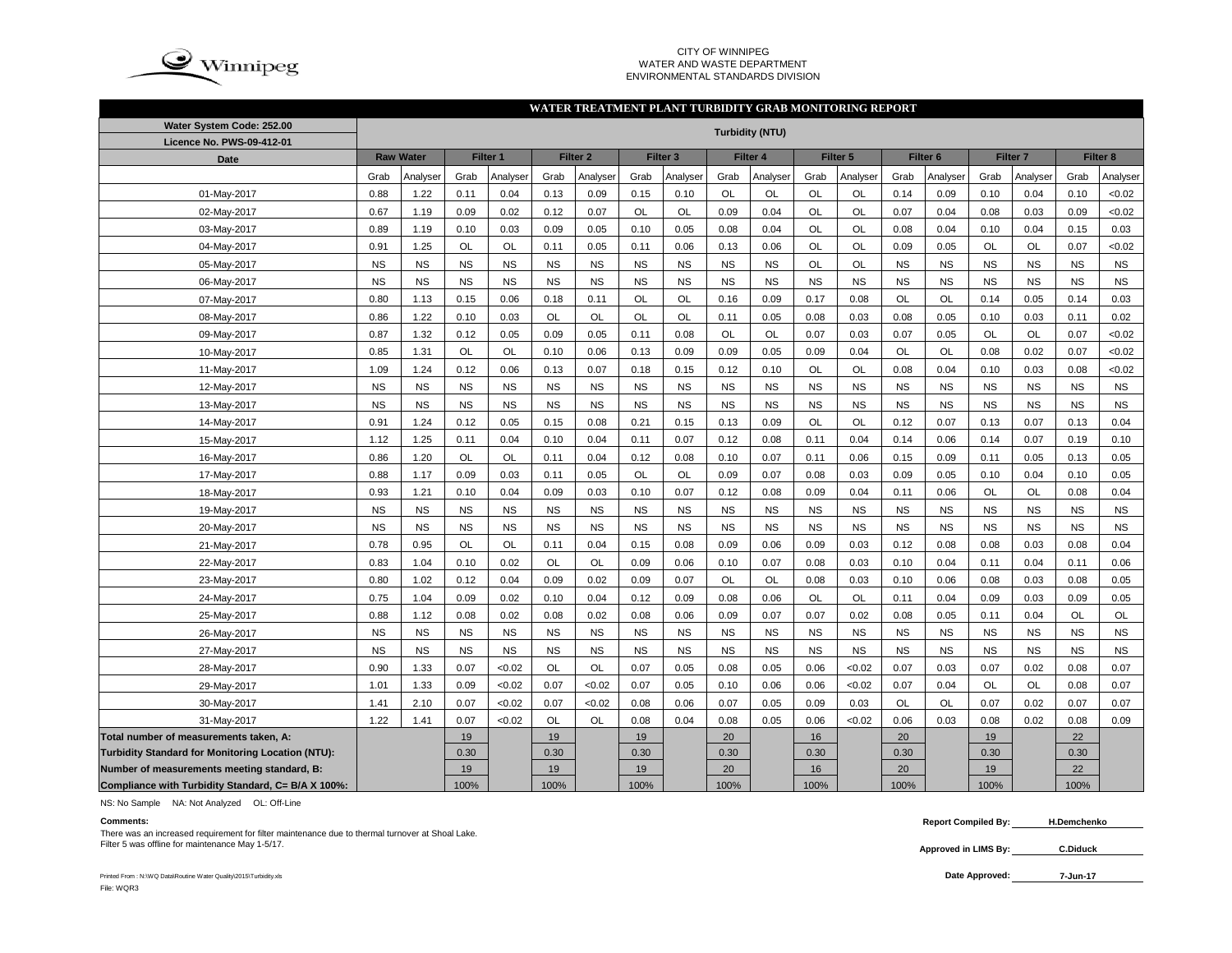

**City of Winnipeg**

Water and Waste Department Water Services

WATER TREATMENT PLANT FREE CHLORINE ON-LINE MONITORING REPORT

Deacon Booster Pumping Station

| Water System Code:     |
|------------------------|
| Licence Number:        |
| <b>Report Created:</b> |

Water System Code: **252.00** Licence Number: **PWS-09-412-01**

01 June 2017 **Report Period: May 2017** 

|                                                                                                                    | <b>BRANCH1</b> | [mg/L]                | <b>BRANCH2</b><br>[mg/L] |                       |
|--------------------------------------------------------------------------------------------------------------------|----------------|-----------------------|--------------------------|-----------------------|
| Date                                                                                                               | Average        | Minimum               | Average                  | Minimum               |
| 01/05/2017                                                                                                         | 1.00           | 0.93                  | 1.00                     | 0.93                  |
| 02/05/2017                                                                                                         | 0.96           | 0.90                  | 0.97                     | 0.90                  |
| 03/05/2017                                                                                                         | 0.94           | 0.86                  | 0.93                     | 0.85                  |
| 04/05/2017                                                                                                         | 0.97           | 0.86                  | 1.00                     | 0.81                  |
| 05/05/2017                                                                                                         | 1.12           | 1.06                  | 1.22                     | 1.07                  |
| 06/05/2017                                                                                                         | 1.14           | 1.06                  | 1.24                     | 1.09                  |
| 07/05/2017                                                                                                         | 1.13           | 1.06                  | 1.24                     | 1.12                  |
| 08/05/2017                                                                                                         | 1.09           | 1.01                  | 1.20                     | 1.04                  |
| 09/05/2017                                                                                                         | 1.13           | 1.00                  | 1.17                     | 0.96                  |
| 10/05/2017                                                                                                         | 1.19           | 1.02                  | 1.15                     | 1.07                  |
| 11/05/2017                                                                                                         | 1.08           | 1.00                  | 1.11                     | 1.02                  |
| 12/05/2017                                                                                                         | 1.17           | 1.06                  | 1.16                     | 1.06                  |
| 13/05/2017                                                                                                         | 1.24           | 1.12                  | 1.15                     | 1.06                  |
| 14/05/2017                                                                                                         | 1.13           | 1.07                  | 1.06                     | 0.99                  |
| 15/05/2017                                                                                                         | 1.07           | 0.97                  | 0.99                     | 0.90                  |
| 16/05/2017                                                                                                         | 1.03           | 0.98                  | 0.98                     | 0.92                  |
| 17/05/2017                                                                                                         | 1.08           | 0.97                  | 1.10                     | 1.06                  |
| 18/05/2017                                                                                                         | 1.07           | 0.98                  | 1.10                     | 1.05                  |
| 19/05/2017                                                                                                         | 1.11           | 0.74                  | 1.09                     | 0.74                  |
| 20/05/2017                                                                                                         | 1.34           | 1.22                  | 1.42                     | 1.24                  |
| 21/05/2017                                                                                                         | 1.33           | 1.16                  | 1.32                     | 1.07                  |
| 22/05/2017                                                                                                         | 1.19           | 1.12                  | 1.13                     | 1.06                  |
| 23/05/2017                                                                                                         | 1.20           | 1.09                  | 1.19                     | 1.10                  |
| 24/05/2017                                                                                                         | 1.17           | 1.03                  | 1.12                     | 1.02                  |
| 25/05/2017                                                                                                         | 1.18           | 1.12                  | 1.13                     | 1.08                  |
| 26/05/2017                                                                                                         | 1.23           | 1.17                  | 1.19                     | 1.09                  |
| 27/05/2017                                                                                                         | 1.35           | 1.25                  | 1.31                     | 1.25                  |
| 28/05/2017                                                                                                         | 1.20           | 1.03                  | 1.21                     | 1.02                  |
| 29/05/2017                                                                                                         | 1.14           | 1.06                  | 1.11                     | 1.04                  |
| 30/05/2017                                                                                                         | 1.20           | 1.09                  | 1.14                     | 1.07                  |
| 31/05/2017                                                                                                         | 1.13           | 1.05                  | 1.11                     | 1.04                  |
| Total Number of Measurements, A:<br>Minimum Free Chlorine Standard:<br>Number of Measurements Meeting Standard, B: |                | 21603<br>0.5<br>21603 |                          | 21600<br>0.5<br>21600 |
| COMPLIANCE, $C = B/A \times 100\%$ :                                                                               |                | 100.00                |                          | 100.00                |

File Path: N:\Water Treatment Branch\Administration\Reports\Regulatory Submissions\Chlorine\2017\05-May

Submitted By (Print): D.Merredew

Signature: Original Signed by D.Merredew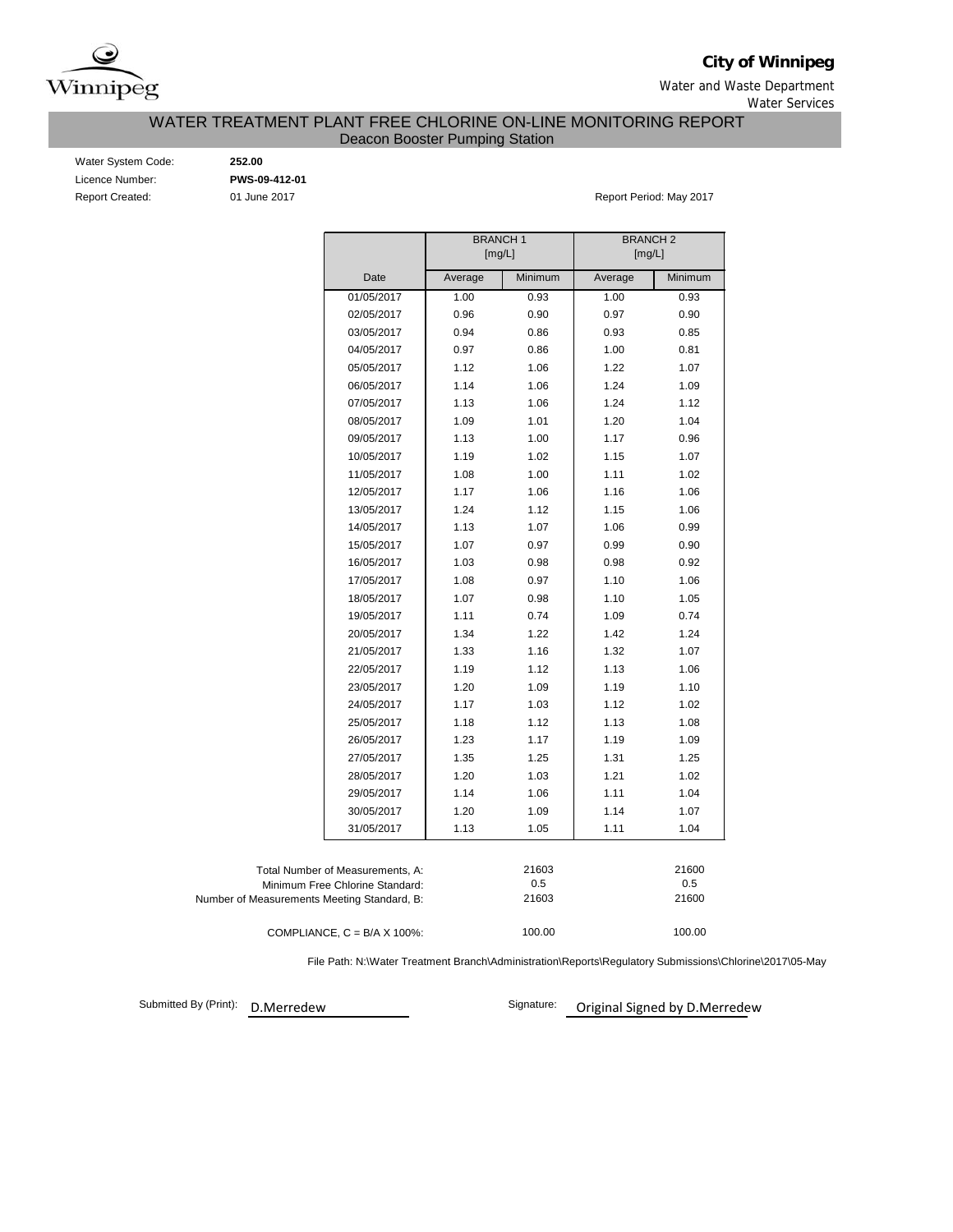

### CITY OF WINNIPEG WATER AND WASTE DEPARTMENT ENVIRONMENTAL STANDARDS DIVISION

| WATER TREATMENT PLANT CHLORINE GRAB MONITORING REPORT |            |                                         |                                 |             |                                                |                                 |
|-------------------------------------------------------|------------|-----------------------------------------|---------------------------------|-------------|------------------------------------------------|---------------------------------|
| Water System Code: 252.00                             |            | Deacon Booster Pumping Station Branch 1 |                                 |             | <b>Deacon Booster Pumping Station Branch 2</b> |                                 |
| <b>Licence No. PWS-09-412-01</b>                      |            |                                         |                                 |             |                                                |                                 |
| Date                                                  |            | Free Chlorine (mg/L)                    | <b>Total Chlorine</b><br>(mg/L) |             | Free Chlorine (mg/L)                           | <b>Total Chlorine</b><br>(mg/L) |
|                                                       | Analyser   | Grab                                    | Grab                            | Analyser    | Grab                                           | Grab                            |
| 01-May-2017                                           | 0.99       | 1.07                                    | 1.22                            | 1.00        | 1.07                                           | 1.19                            |
| 02-May-2017                                           | 0.97       | 1.05                                    | 1.21                            | 0.97        | 1.06                                           | 1.20                            |
| 03-May-2017                                           | 0.94       | 0.94                                    | 1.18                            | 0.92        | 1.01                                           | 1.15                            |
| 04-May-2017                                           | 0.94       | 0.99                                    | 1.16                            | 0.91        | 0.87                                           | 1.11                            |
| 05-May-2017                                           | <b>NS</b>  | <b>NS</b>                               | <b>NS</b>                       | $_{\rm NS}$ | <b>NS</b>                                      | <b>NS</b>                       |
| 06-May-2017                                           | <b>NS</b>  | <b>NS</b>                               | <b>NS</b>                       | <b>NS</b>   | <b>NS</b>                                      | <b>NS</b>                       |
| 07-May-2017                                           | 1.15       | 1.23                                    | 1.39                            | 1.26        | 1.26                                           | 1.45                            |
| 08-May-2017                                           | 1.10       | 1.18                                    | 1.40                            | 1.14        | 1.23                                           | 1.38                            |
| 09-May-2017                                           | 1.05       | 1.15                                    | 1.38                            | 1.26        | 1.33                                           | 1.52                            |
| 10-May-2017                                           | 1.28       | 1.22                                    | 1.37                            | 1.15        | 1.24                                           | 1.36                            |
| 11-May-2017                                           | 1.02       | 1.12                                    | 1.32                            | 1.06        | 1.12                                           | 1.29                            |
| 12-May-2017                                           | <b>NS</b>  | <b>NS</b>                               | <b>NS</b>                       | <b>NS</b>   | <b>NS</b>                                      | <b>NS</b>                       |
| 13-May-2017                                           | <b>NS</b>  | <b>NS</b>                               | <b>NS</b>                       | <b>NS</b>   | <b>NS</b>                                      | <b>NS</b>                       |
| 14-May-2017                                           | 1.14       | 1.18                                    | 1.39                            | 1.07        | 1.16                                           | 1.32                            |
| 15-May-2017                                           | 0.98       | 1.12                                    | 1.29                            | 0.93        | 1.04                                           | 1.24                            |
| 16-May-2017                                           | 1.03       | 1.14                                    | 1.31                            | 1.01        | 1.04                                           | 1.27                            |
| 17-May-2017                                           | 1.13       | 1.06                                    | 1.41                            | 1.08        | 1.14                                           | 1.39                            |
| 18-May-2017                                           | 1.09       | 1.17                                    | 1.29                            | 1.10        | 1.19                                           | 1.40                            |
| 19-May-2017                                           | <b>NS</b>  | <b>NS</b>                               | <b>NS</b>                       | <b>NS</b>   | <b>NS</b>                                      | <b>NS</b>                       |
| 20-May-2017                                           | <b>NS</b>  | <b>NS</b>                               | <b>NS</b>                       | $_{\rm NS}$ | <b>NS</b>                                      | <b>NS</b>                       |
| 21-May-2017                                           | ${\sf NR}$ | 1.25                                    | 1.46                            | <b>NR</b>   | 1.08                                           | 1.35                            |
| 22-May-2017                                           | 1.21       | 1.26                                    | 1.45                            | 1.14        | 1.15                                           | 1.36                            |
| 23-May-2017                                           | 1.22       | 1.26                                    | 1.46                            | 1.23        | 1.28                                           | 1.47                            |
| 24-May-2017                                           | 1.17       | 1.20                                    | 1.38                            | 1.13        | 1.21                                           | 1.40                            |
| 25-May-2017                                           | 1.20       | 1.28                                    | 1.47                            | 1.11        | 1.24                                           | 1.43                            |
| 26-May-2017                                           | <b>NS</b>  | <b>NS</b>                               | <b>NS</b>                       | NS          | <b>NS</b>                                      | <b>NS</b>                       |
| 27-May-2017                                           | <b>NS</b>  | $_{\rm NS}$                             | $_{\rm NS}$                     | NS          | $_{\rm NS}$                                    | <b>NS</b>                       |
| 28-May-2017                                           | 1.17       | 1.25                                    | 1.39                            | 1.18        | 1.28                                           | 1.41                            |
| 29-May-2017                                           | 1.12       | 1.22                                    | 1.37                            | 1.09        | 1.21                                           | 1.33                            |
| 30-May-2017                                           | 1.22       | 1.25                                    | 1.48                            | 1.18        | 1.23                                           | 1.39                            |
| 31-May-2017                                           | 1.16       | 1.23                                    | 1.39                            | 1.11        | 1.21                                           | 1.38                            |
| Total number of measurements taken, A:                |            | 23                                      |                                 |             | 23                                             |                                 |
| Chlorine Standard for Monitoring Location (mg/L):     |            | 0.50                                    |                                 |             | 0.50                                           |                                 |
| Number of measurements meeting standard, B:           |            | 23                                      |                                 |             | 23                                             |                                 |
| Compliance with Chlorine Standard, C= B/A X 100%:     |            | 100%                                    |                                 |             | 100%                                           |                                 |

NS: No Sample NA: Not Analyzed NR: No Result OL: Off-Line

## **Comments: Report Compiled By:**

**Approved in LIMS By:** due to maintenance requirements. **C.Diduck** There were no results for DBPS Branch I and II analyzers on May 21

| <b>Report Compiled By:</b> | H.Demchenko |  |
|----------------------------|-------------|--|
|                            |             |  |
|                            | .           |  |

| Printed From: N:\WQ Data\Routine Water Quality\2016\Chlorine.xls | Date Approved: | 7-Jun-17 |
|------------------------------------------------------------------|----------------|----------|
| File: WQR3                                                       |                |          |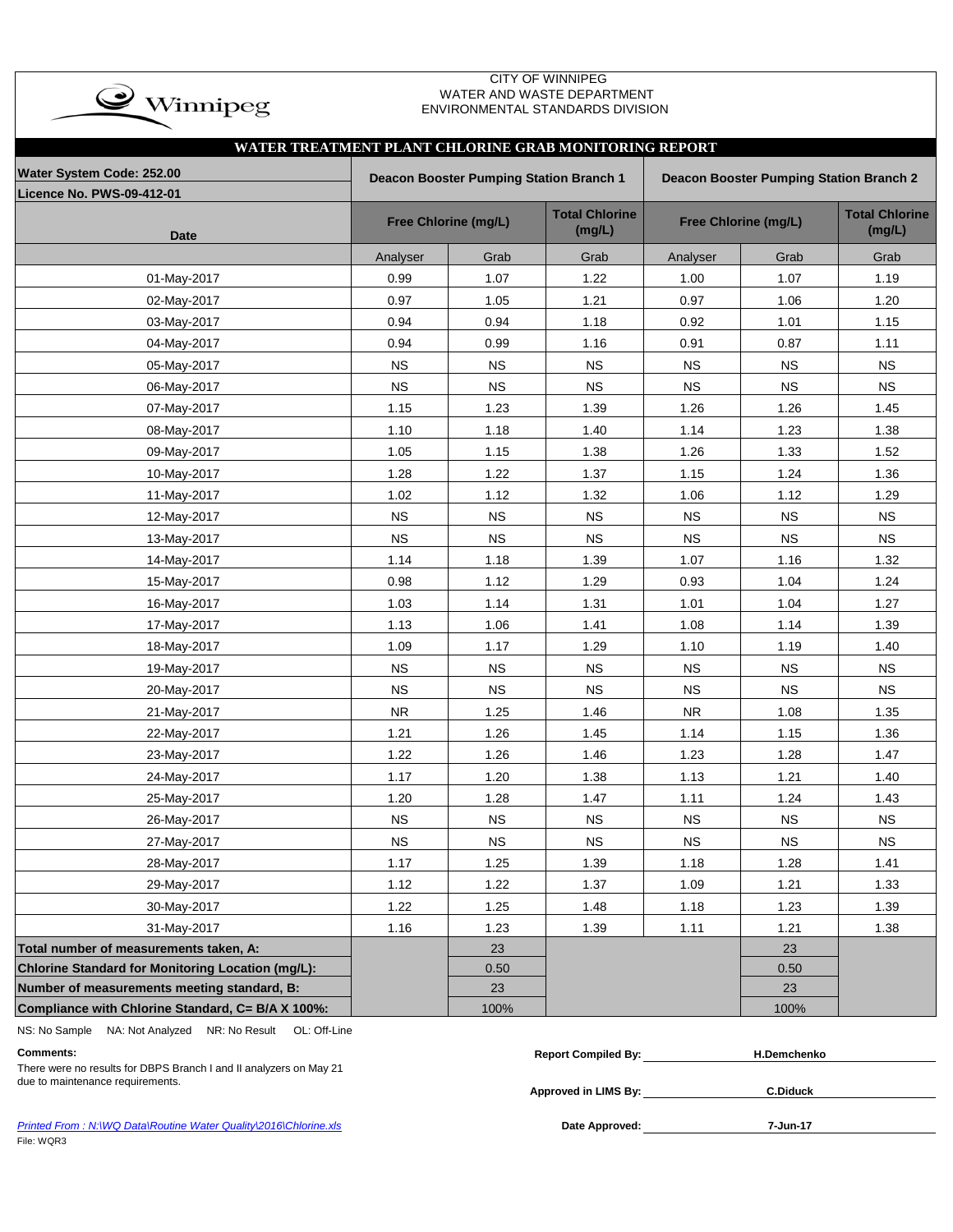

### **CITY OF WINNIPEG**WATER AND WASTE DEPARTMENT

WATER TREATMENT PLANT UV REPORT

 Water System Code: **252.00** Licence Number:**PWS-09-412-01**

WATER SERVICES

Report Period: **May 2017** Report Created: **Thursday, June 01, 2017**

|           | Transmittance      | <b>UVR-D100A</b><br><b>UVR-D200A</b> |                  |         |         |           | <b>UVR-D300A</b> |              |         |           | <b>UVR-D400A</b>  |        |                   | <b>UVR-D500A</b> |                  |         |         |           | UVR-D600A         |                |        | <b>Total</b>     |                  |         |         | % Volume  |                   |         |         |                   |
|-----------|--------------------|--------------------------------------|------------------|---------|---------|-----------|------------------|--------------|---------|-----------|-------------------|--------|-------------------|------------------|------------------|---------|---------|-----------|-------------------|----------------|--------|------------------|------------------|---------|---------|-----------|-------------------|---------|---------|-------------------|
| Date      |                    |                                      | Water Volume IML |         |         |           | Water Volume IML |              |         |           | Water Volume [ML] |        |                   |                  | Water Volume IML |         |         |           | Water Volume [ML] |                |        |                  | Water Volume IML |         |         |           | Water Volume [ML] |         |         | <b>Treated To</b> |
|           |                    | Untreated                            | Below            | To      | Total   | Untreated | Below            | To           | Total   | Jntreated | Below             | To     | Total             | Untreated        | Below            | To      | Total   | Untreated | Below             | To             | Total  | <b>Jntreated</b> | Below            | To      | Total   | Untreated | Below             | To      | Total   | Dose              |
| 01/05/201 | 95.46              | 0.00                                 | 0.00             | 0.00    | 0.00    | 0.00      | 0.00             | 74.86        | 74.86   | 0.00      | 0.00              | 0.00   | 0.00              | 0.00             | 0.00             | 47.53   | 47.53   | 0.00      | 0.00              | 0.00           | 0.00   | 0.00             | 0.00             | 52.63   | 52.63   | 0.00      | 0.00              | 175.02  | 175.02  | 100.00            |
| 02/05/201 | 95.62              | 0.00                                 | 0.00             | 0.00    | 0.00    | 0.00      | 0.00             | 74.76        | 74.76   | 0.00      | 0.00              | 0.00   | 0.00              | 0.00             | 0.00             | 47.65   | 47.65   | 0.00      | 0.00              | 0.00           | 0.00   | 0.00             | 0.00             | 52.60   | 52.60   | 0.00      | 0.00              | 175.00  | 175.00  | 100.00            |
| 03/05/201 | 95.58              | 0.00                                 | 0.00             | 0.00    | 0.00    | 0.00      | 0.00             | 76.48        | 76.48   | 0.00      | 0.00              | 0.00   | 0.00              | 0.00             | 0.00             | 48.36   | 48.36   | 0.00      | 0.00              | 0.00           | 0.00   | 0.00             | 0.00             | 53.85   | 53.85   | 0.00      | 0.00              | 178.69  | 178.69  | 100.00            |
| 04/05/201 | 95.59              | 0.00                                 | 0.00             | 0.00    | 0.00    | 0.00      | 0.00             | 77.01        | 77.0    | 0.00      | 0.00              | 0.00   | 0.00              | 0.00             | 0.00             | 48.44   | 48.4    | 0.00      | 0.00              | 28.18          | 28.18  | 0.00             | 0.00             | 26.35   | 26.35   | 0.00      | 0.00              | 179.98  | 179.98  | 100.00            |
| 05/05/201 | 95.31              | 0.00                                 | 0.00             | 0.00    | 0.00    | 0.00      | 0.00             | 82.33        | 82.3    | 0.00      | 0.00              | 21.30  | 21.3              | 0.00             | 0.00             | 57.73   | 57.7    | 0.00      | 0.00              | 32.55          | 32.55  | 0.00             | 0.00             | 0.00    | 0.00    | 0.00      | 0.00              | 193.91  | 193.91  | 100.00            |
| 06/05/201 | 94.82              | 0.00                                 | 0.00             | 0.00    | 0.01    | 0.00      | 0.00             | 85.02        | 85.02   | 0.00      | 0.00              | 52.88  | 52.8              | 0.00             | 0.00             | 69.25   | 69.2    | 0.00      | 0.00              | 0.00           | 0.00   | 0.00             | 0.00             | 0.00    | 0.00    | 0.00      | 0.00              | 207.15  | 207.15  | 100.00            |
| 07/05/201 | 94.93              | 0.00                                 | 0.00             | 0.00    | 0.01    | 0.00      | 0.00             | 85.00        | 85.00   | 0.00      | 0.00              | 54.98  | 54.98             | 0.00             | 0.00             | 69.99   | 69.99   | 0.00      | 0.00              | 0.00           | 0.00   | 0.00             | 0.00             | 0.00    | 0.00    | 0.00      | 0.00              | 209.97  | 209.97  | 100.00            |
| 08/05/201 | 95.38              | 0.00                                 | 0.00             | 22.74   | 22.7    | 0.00      | 0.00             | 80.44        | 80.44   | 0.00      | 0.00              | 33.73  | 33.7 <sup>′</sup> | 0.00             | 0.00             | 41.56   | 41.56   | 0.00      | 0.00              | 32.47          | 32.47  | 0.00             | 0.00             | 0.00    | 0.00    | 0.00      | 0.00              | 210.95  | 210.95  | 100.00            |
| 09/05/201 | 94.08              | 0.00                                 | 0.00             | 42.63   | 42.6    | 0.01      | 0.01             | 52.85        | 52.8    | 0.00      | 0.00              | 0.00   | 0.00              | 0.00             | 0.00             | 8.87    | 8.8     | 0.00      | 0.34              | 46.25          | 46.59  | 0.00             | 0.00             | 0.00    | 0.00    | 0.01      | 0.35              | 150.59  | 150.95  | 99.76             |
| 10/05/201 | 93.79              | 0.00                                 | 0.00             | 63.33   | 63.3    | 0.00      | 0.00             | 86.28        | 86.28   | 0.00      | 0.00              | 0.00   | 0.00              | 0.00             | 0.00             | 61.91   | 61.9    | 0.00      | 0.00              | 0.00           | 0.00   | 0.00             | 0.00             | 0.00    | 0.00    | 0.00      | 0.00              | 211.52  | 211.52  | 100.00            |
| 11/05/201 | 94.15              | 0.00                                 | 0.00             | 61.12   | 61.1    | 0.00      | 0.00             | 83.74        | 83.7    | 0.00      | 0.00              | 0.00   | 0.00              | 0.00             | 0.00             | 61.51   | 61.5    | 0.00      | 0.00              | 0.00           | 0.00   | 0.00             | 0.00             | 0.00    | 0.00    | 0.00      | 0.00              | 206.36  | 206.36  | 100.00            |
| 12/05/201 | 94.88              | 0.00                                 | 0.00             | 61.56   | 61.5    | 0.00      | 0.00             | 30.12        | 30.12   | 0.00      | 0.10              | 5.76   | 5.85              | 0.15             | 0.31             | 58.53   | 58.99   | 0.00      | 0.00              | 0.00           | 0.00   | 0.00             | 0.00             | 47.07   | 47.0    | 0.15      | 0.40              | 203.04  | 203.60  | 99.73             |
| 13/05/201 | 94.24              | 0.00                                 | 0.00             | 62.34   | 62.3    | 0.00      | 0.00             | 0.00         | 0.00    | 0.00      | 0.00              | 0.00   | 0.00              | 0.00             | 0.00             | 64.45   | 64.45   | 0.00      | 0.00              | 0.00           | 0.00   | 0.00             | 0.00             | 64.14   | 64.1    | 0.00      | 0.00              | 190.93  | 190.93  | 100.00            |
| 14/05/201 | 94.24              | 0.00                                 | 0.00             | 62.09   | 62.0    | 0.00      | 0.00             | 0.00         | 0.00    | 0.00      | 0.00              | 0.00   | 0.00              | 0.00             | 0.00             | 64.27   | 64.2    | 0.00      | 0.00              | 0.00           | 0.00   | 0.00             | 0.00             | 62.72   | 62.7    | 0.00      | 0.00              | 189.08  | 189.08  | 100.00            |
| 15/05/201 | 94.54              | 0.00                                 | 0.00             | 62.99   | 62.9    | 0.00      | 0.00             | 0.00         | 0.00    | 0.01      | 0.01              | 0.00   | 0.0               | 0.00             | 0.00             | 65.17   | 65.1    | 0.00      | 0.00              | 0.00           | 0.00   | 0.00             | 0.00             | 65.32   | 65.32   | 0.01      | 0.01              | 193.48  | 193.50  | 99.99             |
| 16/05/201 | 94.81              | 0.00                                 | 0.00             | 64.95   | 64.9    | 0.00      | 0.00             | 0.00         | 0.00    | 0.00      | 0.00              | 0.00   | 0.00              | 0.00             | 0.00             | 67.92   | 67.9    | 0.00      | 0.00              | 0.00           | 0.00   | 0.00             | 0.00             | 68.40   | 68.4    | 0.00      | 0.00              | 201.27  | 201.27  | 100.00            |
| 17/05/201 | 95.09              | 0.00                                 | 0.00             | 30.50   | 30.50   | 0.00      | 0.00             | 39.62        | 39.62   | 0.00      | 0.00              | 0.00   | 0.00              | 0.00             | 0.00             | 67.74   | 67.7    | 0.00      | 0.00              | 0.00           | 0.00   | 0.00             | 0.00             | 69.72   | 69.72   | 0.00      | 0.00              | 207.58  | 207.58  | 100.00            |
| 18/05/201 | 95.10              | 0.00                                 | 0.00             | 0.00    | 0.00    | 0.00      | 0.00             | 72.33        | 72.33   | 0.00      | 0.00              | 0.00   | 0.00              | 0.00             | 0.00             | 65.65   | 65.65   | 0.00      | 0.00              | 0.00           | 0.00   | 0.00             | 0.00             | 68.61   | 68.6    | 0.00      | 0.00              | 206,60  | 206.60  | 100.00            |
| 19/05/201 | 94.53              | 0.00                                 | 0.00             | 0.00    | 0.00    | 0.00      | 0.00             | 53.78        | 53.78   | 0.00      | 0.00              | 0.00   | 0.00              | 0.00             | 0.44             | 22.03   | 22.47   | 0.00      | 0.00              | 14.59          | 14.59  | 0.00             | 0.00             | 45.31   | 45.3    | 0.00      | 0.44              | 135.70  | 136.14  | 99.68             |
| 20/05/201 | 95.25              | 0.00                                 | 0.00             | 0.00    | 0.00    | 0.00      | 0.00             | 70.16        | 70.16   | 0.00      | 0.00              | 14.83  | 14.83             | 0.00             | 0.00             | 0.00    | 0.00    | 0.00      | 0.00              | 40.89          | 40.89  | 0.00             | 0.00             | 64.04   | 64.0    | 0.00      | 0.00              | 189.93  | 189.93  | 100.00            |
| 21/05/201 | 95.21              | 0.00                                 | 0.00             | 0.00    | 0.00    | 0.00      | 0.00             | 0.00         | 0.00    | 0.00      | 0.00              | 83.08  | 83.08             | 0.00             | 0.00             | 0.00    | 0.00    | 0.00      | 0.00              | 37.59          | 37.59  | 0.00             | 0.00             | 61.95   | 61.95   | 0.00      | 0.00              | 182.62  | 182.62  | 100.00            |
| 22/05/201 | 95.31              | 0.00                                 | 0.00             | 0.00    | 0.00    | 0.00      | 0.00             | 0.00         | 0.00    | 0.00      | 0.00              | 82.44  | 82.44             | 0.00             | 0.00             | 0.00    | 0.00    | 0.00      | 0.00              | 37.17          | 37.17  | 0.00             | 0.00             | 60.43   | 60.4    | 0.00      | 0.00              | 180.04  | 180.04  | 100.00            |
| 23/05/201 | 95.35              | 0.00                                 | 0.11             | 41.08   | 41.1    | 0.00      | 0.00             | 0.00         | 0.00    | 0.00      | 0.00              | 47.92  | 47.92             | 0.00             | 0.00             | 21.15   | 21.15   | 0.00      | 0.04              | $56.0^{\circ}$ | 56.05  | 0.00             | 0.00             | 17.32   | 17.32   | 0.00      | 0.15              | 183.48  | 183.63  | 99.92             |
| 24/05/201 | 95.37              | 0.00                                 | 0.00             | 61.15   | 61.1    | 0.00      | 0.00             | 0.70         | 0.70    | 0.00      | 0.00              | 0.00   | 0.00              | 0.00             | 0.00             | 62.53   | 62.53   | 0.00      | 0.04              | 62.80          | 62.84  | 0.00             | 0.00             | 0.00    | 0.00    | 0.00      | 0.04              | 187.17  | 187.21  | 99.98             |
| 25/05/201 | 95.33              | 0.00                                 | 0.00             | 64.58   | 64.5    | 0.00      | 0.00             | 0.00         | 0.00    | 0.00      | 0.00              | 0.00   | 0.0               | 0.00             | 0.00             | 66.18   | 66.1    | 0.00      | 0.14              | 67.1           | 67.25  | 0.00             | 0.00             | 0.00    | 0.00    | 0.00      | 0.14              | 197.87  | 198.0   | 99.93             |
| 26/05/201 | 95.49              | 0.00                                 | 0.00             | 66.41   | 66.4    | 0.00      | 0.00             | 0.00         | 0.00    | 0.00      | 0.00              | 0.00   | 0.00              | 0.00             | 0.00             | 68.89   | 68.8    | 0.00      | 0.28              | 68.20          | 68.48  | 0.00             | 0.00             | 0.00    | 0.00    | 0.00      | 0.28              | 203.49  | 203.77  | 99.86             |
| 27/05/201 | 95.56              | 0.00                                 | 0.00             | 66.91   | 66.9    | 0.00      | 0.00             | 0.00         | 0.00    | 0.00      | 0.00              | 0.00   | 0.00              | 0.00             | 0.00             | 69.36   | 69.36   | 0.00      | 0.29              | 68.43          | 68.72  | 0.00             | 0.00             | 0.00    | 0.00    | 0.00      | 0.29              | 204.71  | 204.99  | 99.86             |
| 28/05/201 | 95.62              | 0.00                                 | 0.00             | 63.78   | 63.7    | 0.00      | 0.00             | 0.00         | 0.00    | 0.04      | 0.09              | 22.91  | 23.04             | 0.00             | 0.00             | 45.47   | 45.47   | 0.00      | 0.18              | 44.76          | 44.95  | 0.00             | 0.00             | 22.83   | 22.83   | 0.04      | 0.27              | 199.75  | 200.06  | 99.84             |
| 29/05/201 | 95.66              | 0.00                                 | 0.00             | 60.43   | 60.4    | 0.00      | 0.00             | 0.00         | 0.00    | 0.00      | 0.00              | 68.00  | 68.00             | 0.00             | 0.00             | 0.00    | 0.00    | 0.00      | 0.00              | 0.00           | 0.00   | 0.00             | 0.00             | 68.26   | 68.26   | 0.00      | 0.00              | 196.68  | 196.68  | 100.00            |
| 30/05/201 | 95.73              | 0.22                                 | 0.22             | 65.65   | 66.1    | 0.00      | 0.00             | 0.00         | 0.00    | 0.00      | 0.00              | 47.91  | 47.9              | 0.00             | 0.00             | 5.95    | 5.95    | 0.00      | 0.00              | 0.00           | 0.00   | 0.00             | 0.00             | 77.41   | 77.4    | 0.22      | 0.22              | 196.92  | 197.36  | 99.77             |
| 31/05/201 | 95.90              | 0.00                                 | 0.00             | 0.00    | 0.0     | 0.00      | 0.00             | 0.00         | 0.00    | 0.00      | 0.00              | 55.15  | 55.15             | 0.00             | 0.00             | 59.83   | 59.8    | 0.00      | 0.00              | 0.00           | 0.00   | 0.00             | 0.00             | 85.00   | 85.00   | 0.00      | 0.00              | 199.99  | 199.99  | 100.00            |
|           | <b>Total [ML]:</b> | 0.22                                 | 0.33             | 1024.24 | 1024.80 | 0.01      |                  | 0.01 1125.48 | 1125.50 | 0.05      | 0.19              | 590.89 | 591.13            | 0.15             | 0.75             | 1437.93 | 1438.83 | 0.00      | 1.32              | 637.01         | 638.33 | 0.00             | 0.00             | 1133.94 | 1133.94 | 0.44      | 2.60              | 5949.48 | 5952.52 |                   |

**Water Volume [%]:**

Below Dose Untreated:To Dose

0.01 % 0.04 %99.95 %

**Submitted By (Print): \_D.Merredew\_\_\_\_\_\_\_\_\_\_\_\_\_\_\_\_\_\_\_\_\_\_\_\_\_\_\_\_\_ Signature: \_Original Signed by D.Merredew\_\_\_\_\_\_\_\_\_\_\_\_\_\_\_\_\_\_\_\_\_\_\_\_\_\_\_\_\_**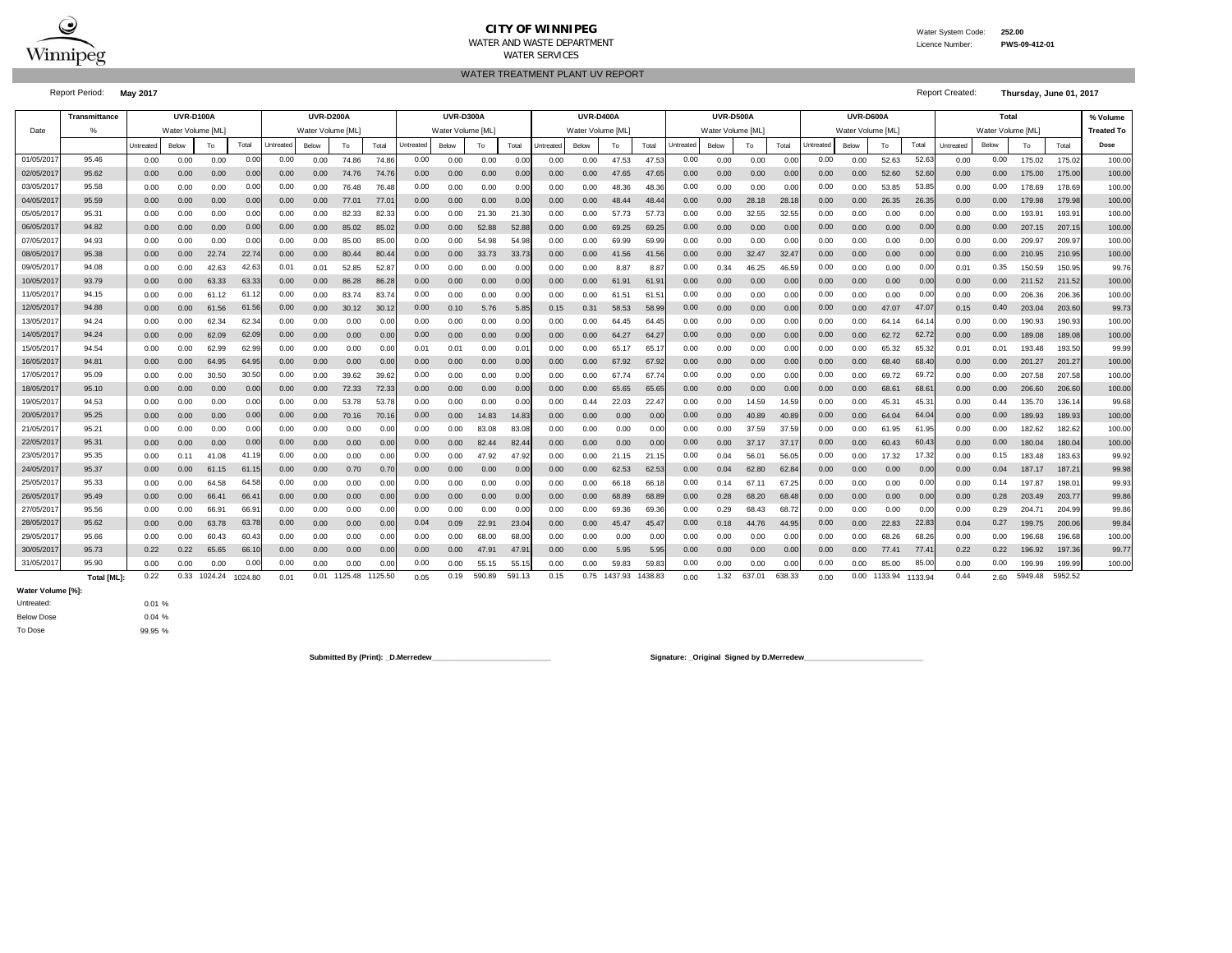

Water and Waste Department • Service des eaux et des déchets

Monday, June 5, 2017 **Our Incident/Report No: 02-2017**  LIMS Reference No: **49651**

Mr. Marc Balcaen Incident Date: **May 31, 2017**  Drinking Water Officer Manitoba Sustainable Development, Office of Drinking Water 1007 Century Street Winnipeg MB R3H 0W4

# **RE: CORRECTIVE ACTION REPORT**

| <b>WATER SYSTEM, CODE</b><br><b>LOCATION OF NON-COMPLIANT INCIDENT</b><br><b>INCIDENT REPORTED BY</b><br><b>TYPE OF NON-COMPLIANT INCIDENT</b> | Winnipeg Public Water System, 252.00<br><b>Winnipeg 3-Dist NE05</b><br>Courtney Diduck, Analytical Services Branch Head<br>Low positive Total Coliform (<10 per100mL), 3 MR 41/2007                                                 |
|------------------------------------------------------------------------------------------------------------------------------------------------|-------------------------------------------------------------------------------------------------------------------------------------------------------------------------------------------------------------------------------------|
| <b>DESCRIPTION OF CORRECTIVE ACTIONS</b>                                                                                                       | <b>Environmental Standards:</b><br>AS SOON AS POSSIBLE: Re-sampled original location until two<br>consecutive negative results were reported. Also tested for<br>turbidity, free/total chlorine, temperature and contacted the ODW. |
| <b>TEST RESULTS</b>                                                                                                                            | See Attached                                                                                                                                                                                                                        |

NOTES/COMMENTS:

1. UP/DOWN STREAM testing performed when EC is >0 /100mL, TC is >10 /100mL or when resample/consecutive sample is positive for EC or TC or as directed by the Manager of Environmental Standards Division and/or the Office of Drinking Water

### **EMERGENCY REPORTING IS REQUIRED WHERE A POTENTIAL HEALTH RISK IS INVOLVED. FOLLOW THE INSTRUCTIONS OF YOUR DRINKING WATER OFFICER ON SITUATIONS REQUIRING IMMEDIATE REPORTING**

N:\Environmental Standards\Analytical Services\Government Agencies\Office of Drinking Water\Corrective Action Reports